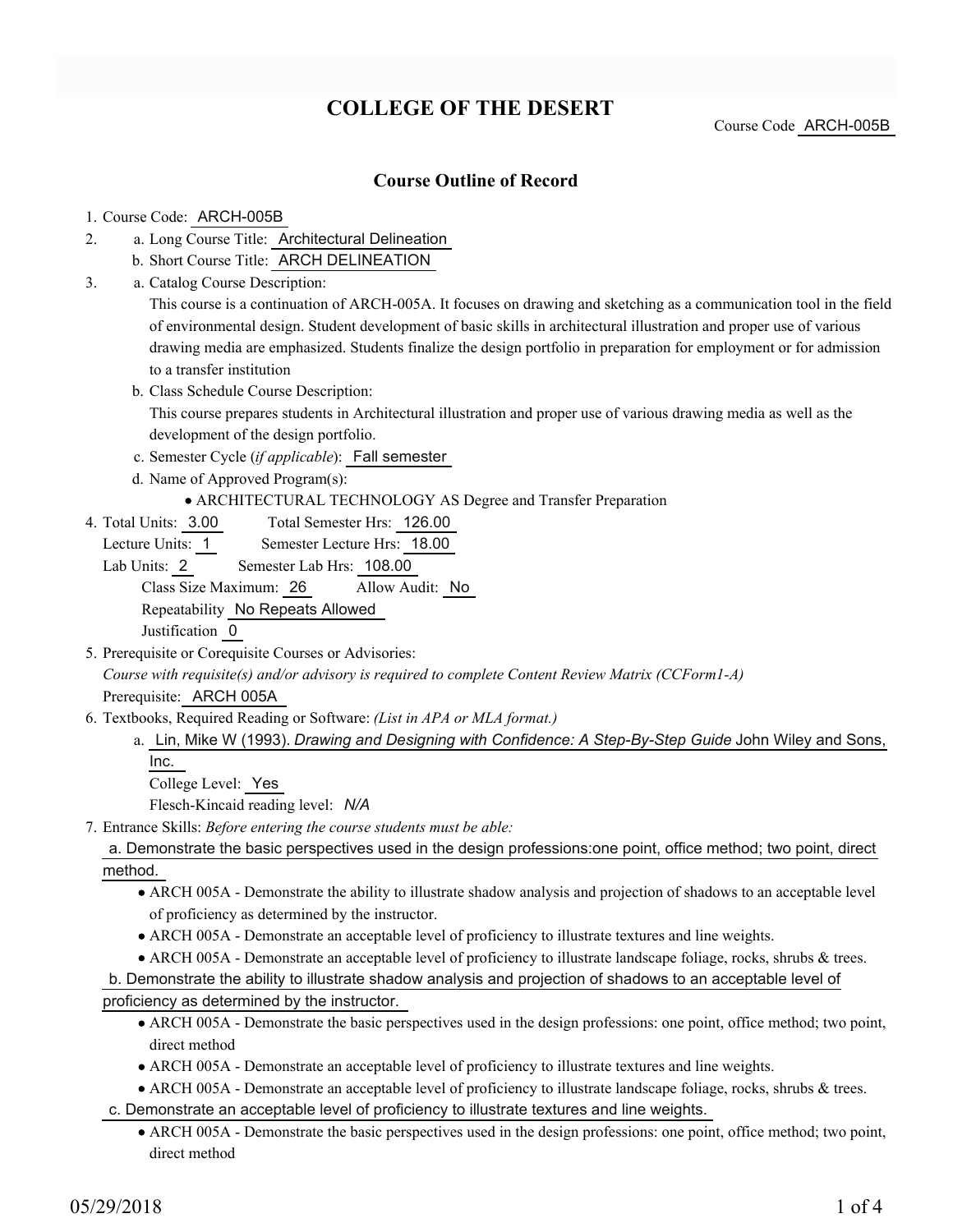## ARCH 005B-Architectural Delineation

- ARCH 005A Demonstrate the ability to illustrate shadow analysis and projection of shadows to an acceptable level of proficiency as determined by the instructor.
- ARCH 005A Demonstrate an acceptable level of proficiency to illustrate landscape foliage, rocks, shrubs & trees.
- d. Demonstrate an acceptable level of proficiency to illustrate landscape foliage, rocks, shrubs and trees
	- ARCH 005A Demonstrate the basic perspectives used in the design professions: one point, office method; two point, direct method
- 8. Course Content and Scope:

## Lecture:

- a. Review information and lessons presented in ARCH-005A.
- b. Use color media with an emphasis of colored pencil and colored markers on plans and exterior elevations.
- c. Use of color media with an emphasis of colored pencil and colored markers on perspective drawings.
- d. Inclusion of entourage as a means to illustrate depth.

## Lab: *(if the "Lab Hours" is greater than zero this is required)*

a. Color Illustrations of residential and commercial projects; both interior and exterior b. The use of perspective view points to determine the best way to illustrate projects c. How to use illustrations for graphic presentations and portfolios

9. Course Student Learning Outcomes:

1.

Develop architectural illustrations at the conceptual and preliminary stages of design by means of two and three dimensional drawing and freehand sketching. (Cognitive)

2.

Produce presentation renderings incorporating composition and color theory. (Psychomotor)

3.

Compose a comprehensive design portfolio. (Psychomotor)

10. Course Objectives: Upon completion of this course, students will be able to:

a. Illustrate, in color, the Final Project in ARCH-005A as an introductory segway into architectural delineation

b. Combine the skills developed in ARCH-005A to complete three additional classroom delineation projects in color by utilizing construction documents at a level of proficiency determined by the instructor.

c. Demonstrate the ability to determine the use of either 'vignette' or 'full page' as the best way to illustrate a project

d. Demonstrate an acceptable level of proficiency (as determined by the instructor) in 'freehand' sketching to establish view point and shading for final delineation of student projects.

e. Demonstrate the ability to assess the appropriate use of color to create the best lighting of the subjects in the drawings being illustrated

Methods of Instruction: *(Integration: Elements should validate parallel course outline elements)* 11.

- a. Laboratory
- b. Lecture

Other Methods:

a. Lecture and 'whiteboard' illustration demonstrations showing all phases of delineation development b. Actual drawing board illustrations by instructor to demonstrate the steps of each project from start to finish c. Individual 'one-on-one' desk critiques with students d. Group critiques and design drawing 'pin-ups' e. Portfolio development and completion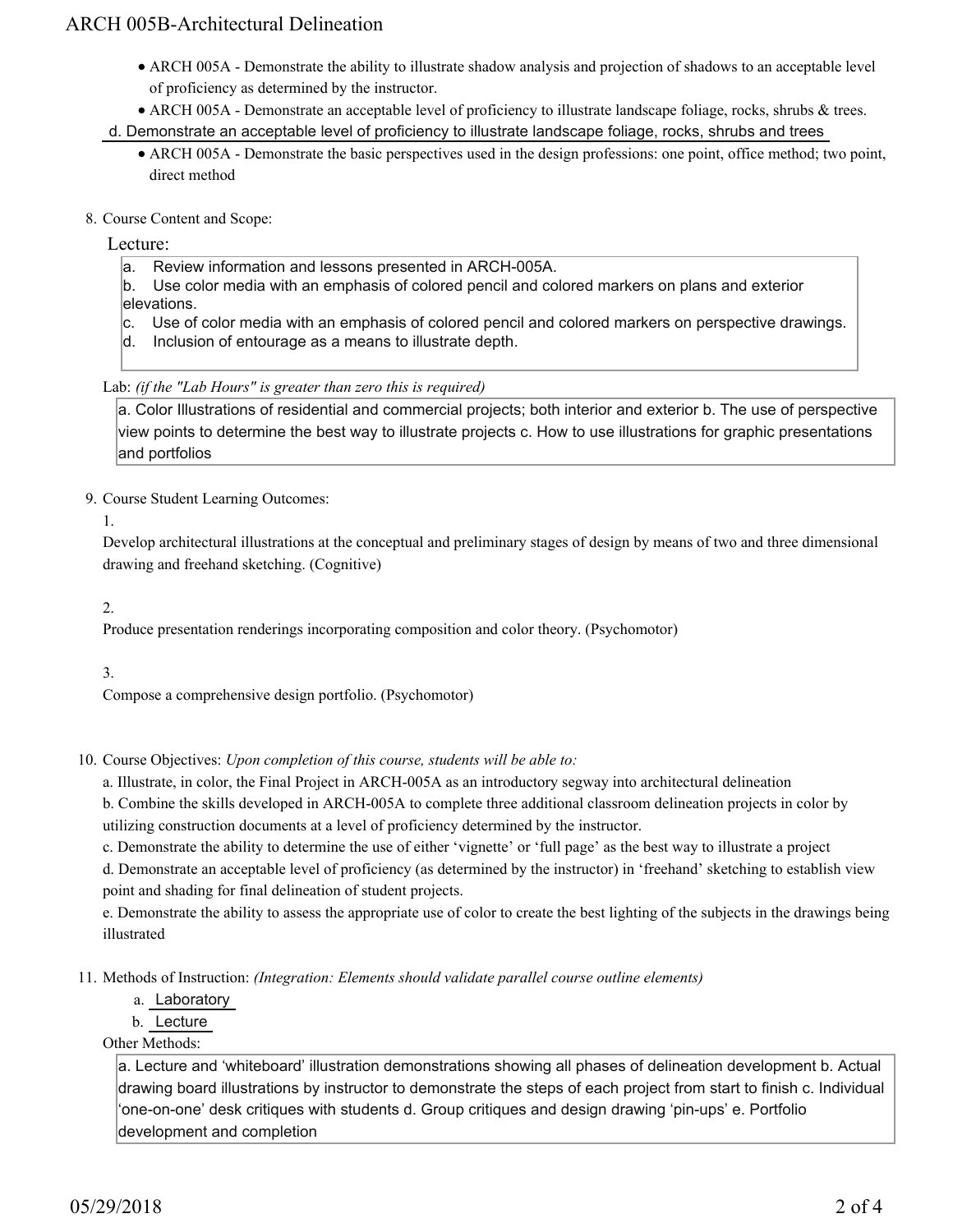## ARCH 005B-Architectural Delineation

12. Assignments: (List samples of specific activities/assignments students are expected to complete both in and outside of class.) In Class Hours: 36.00

Outside Class Hours: 36.00

a. In-class Assignments

a. Develop drawing "notes" from lecture and whiteboard drawing demonstrations b. Complete drawing board illustrations as assigned c. Complete color illustrations of residential and commercial assignments d. Complete perspective drawing assignments e. Complete illustrations for portfolio development

b. Out-of-class Assignments

a. Reading assignments from required text b. Develop drawing "notes" from lecture and whiteboard drawing demonstrations c. Complete drawing board illustrations as assigned d. Complete color illustrations of residential and commercial assignments e. Complete perspective drawing assignments f. Complete illustrations for portfolio development

- 13. Methods of Evaluating Student Progress: The student will demonstrate proficiency by:
	- Critiques
	- Portfolios
	- Laboratory projects
	- Presentations/student demonstration observations
	- Student preparation
- 14. Methods of Evaluating: Additional Assessment Information:

a. Lecture and studio participation b. Design Drawing assignments c. Observation by instructor of each student's improvement and sophistication of completed projects d. All projects scored on a scale of 1 - 10

- 15. Need/Purpose/Rationale -- All courses must meet one or more CCC missions.
	- PO Career and Technical Education
		- Fulfill the requirements for an entry- level position in their field.

Apply critical thinking skills to execute daily duties in their area of employment.

Apply critical thinking skills to research, evaluate, analyze, and synthesize information.

Exhibit effective written, oral communication and interpersonal skills.

Transfer to a higher level learning institution

IO - Aesthetics

Apply and relate theories of aesthetics to everyday life.

Apply imagination to artistic expression.

Value appearance in terms of how pleasing it is in movement, form, and function.

16. Comparable Transfer Course

| <b>University System</b>                                             | Campus                                                  | <b>Course Number</b> | <b>Course Title</b>  | <b>Catalog Year</b> |  |
|----------------------------------------------------------------------|---------------------------------------------------------|----------------------|----------------------|---------------------|--|
| 17. Special Materials and/or Equipment Required of Students:         |                                                         |                      |                      |                     |  |
| <sup>18.</sup> Materials Fees:                                       | <b>Required Material?</b>                               |                      |                      |                     |  |
| <b>Material or Item</b>                                              |                                                         |                      | <b>Cost Per Unit</b> | <b>Total Cost</b>   |  |
| 19. Provide Reasons for the Substantial Modifications or New Course: |                                                         |                      |                      |                     |  |
| Periodic Course Review                                               |                                                         |                      |                      |                     |  |
| 20.                                                                  | a. Cross-Listed Course (Enter Course Code): N/A         |                      |                      |                     |  |
|                                                                      | b. Replacement Course (Enter original Course Code): N/A |                      |                      |                     |  |